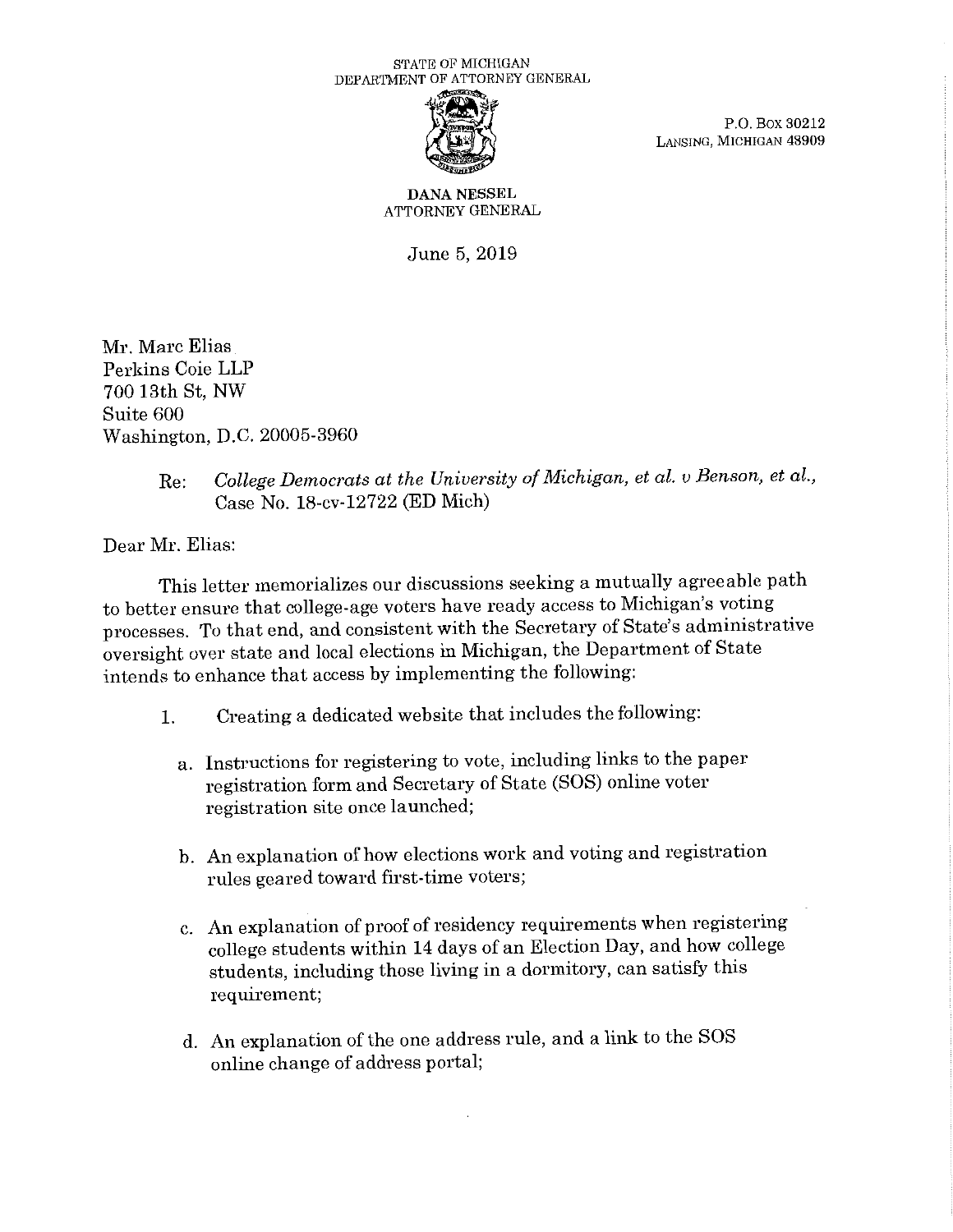Mr. Marc Elias Page 2 June 5, 2019

- e. A statement indicating college students can register to vote at their on-campus/off-campus address or hometown address;
	- For students registering at their college address, a statement emphasizing the importance of updating their address timely if that address changes annually;
- f. Instructions for students to register in person at the clerk's office and vote on Election Day.
- g. Absentee voting information, including a link to the downloadable absent voter ballot application.
- h. An explanation of the right to vote absentee upon registering (including individuals who register to vote by mail, via third-party voter registration drive, or electronically) with explanation of the federal Help America Vote Act's identification requirement;
- 1. Registration and voting information for students studying/residing abroad;
- J. Tools to find local clerk's offices and satellite locations, if available;
- k. Directions for confirming a student's registration status, polling location, clerk's office location, previewing a ballot and tracking an absent voter ballot (including new ballot tracking tools, when such tools become available), including a link to the Michigan Voter Information Center (MVIC) (mi.gov/vote).
- 2. Coordinating within the Department of State to promote the dedicated website on SOS social media.
- 3. Issuing a written communication (News Update) to encourage local clerks in jurisdictions where colleges and universities are located to engage in student outreach, have voter registration drives on campus, have satellite clerk locations (including ballot drop boxes), and to promote the dedicated website.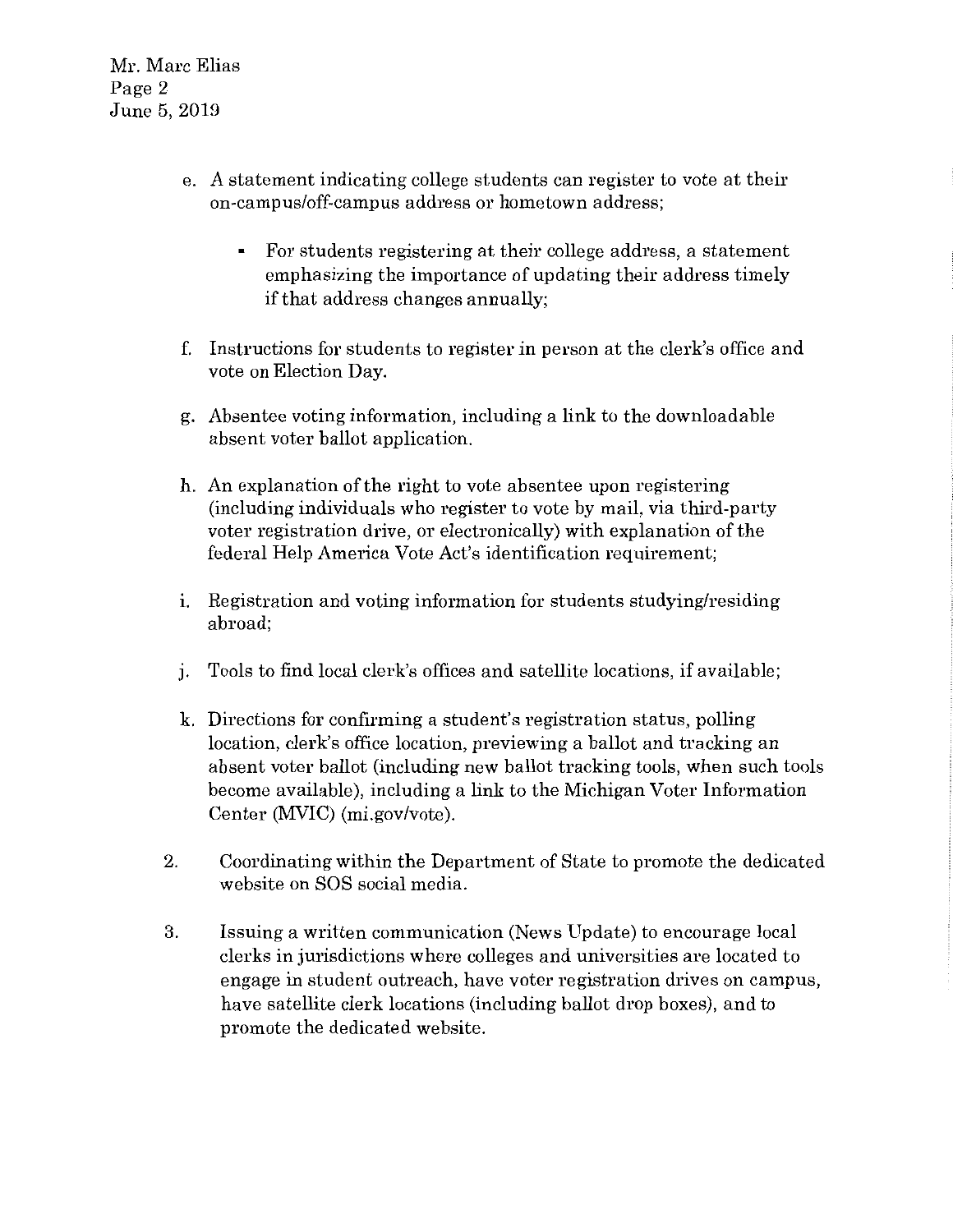- 4. Updating Department of State, Bureau of Elections manuals and training materials to reflect a new emphasis on college student voters and including items set forth in commitment number l(b)-(i) above.
- 5. Sending informational letters to the Michigan Association of State Universities and to non-member colleges and universities as identified by counsel, annually in September;
	- 1. The letter should provide at least the information set forth in commitment number l;
	- ii. Under previous administrations, this was done only in even years because college students tend to change their residence address at least once every 9-12 months.
- 6. Using best efforts, the Department of State will attempt to deploy the Mobile Branch Office (MBO) for on-campus visits to the 15 largest public colleges and universities in even-numbered years;
	- a. MBO services will include voter registration;
	- b. Visits will coincide with the beginning of the school year, with the last visit occurring at least 15 days before the even-year general November election;
	- c. Reasonable efforts will be made to have the Bureau of Election's Voter Outreach Coordinator present at MBO on-campus visits;
	- d. The Bureau of Elections will invite local clerks to attend and upon request, clerks will be provided space for accepting absent voter ballot applications and issuing absent voter ballots; however, the Bureau of Elections is *not* responsible for ensuring clerk attendance or availability of absent voter applications or ballots;
	- e. The Department of State will encourage friendly rivalry/competition among campuses by tracking and announcing the number of students who registered to vote through MBO oncampus visits at similar institutions (i.e., MSU versus U ofM, CMU-EMU-WMU, LSSU-MTU-NMU, OU-WSU, etc.);